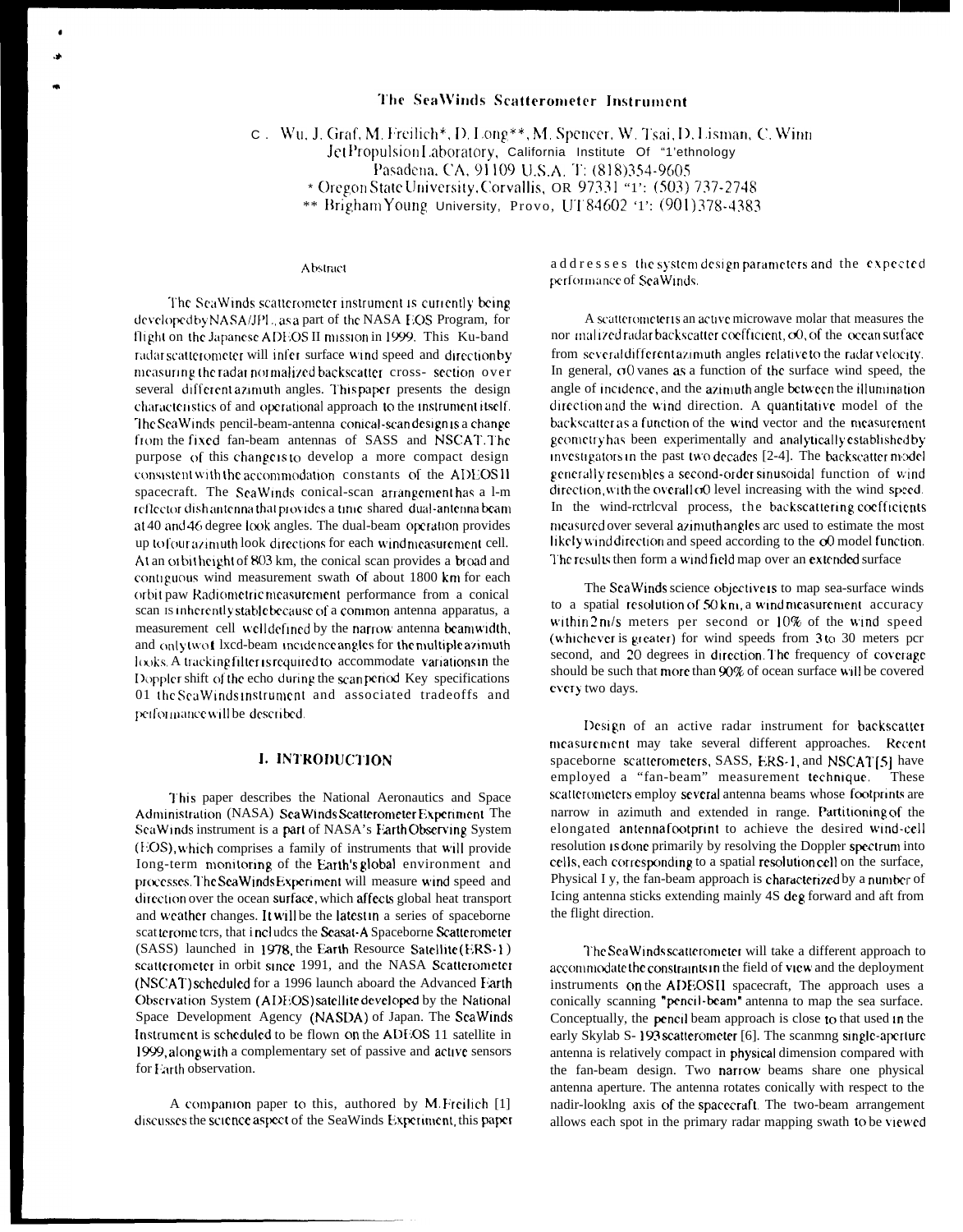from up to four azimuth look directions. In detecting the echo and measuring the o0, the pencil-beam approach corresponds to a beam-fimited system, as opposed to a pulse-limlkd system w here spatial resolution is achieved by the time resolution of a radar pulse, and to a band-limitedsystem, like a Ian-beam scatterometer that resolves by spectrum analysis with parallel Doppler filters.

# **II. SEAWINDS INSTRUM ENT DESIGN**

Design of the SeaWinds instrument considers the orbit parameters and accommodation constraints of the host spacecraft, the heritage of previous NASA scatterometers, and issues specific to (he pencil-beam approach. The planned orbit for the ADEOSII satellite is Sun synchronous at an approximate 99 deginelination angle. The nominal altitude is 803 km, and the orbit repeat period is 4 days. The ADEOSH Mission and the SeaWinds Experiment both have a design life of 3 years. A Ku-band carrier frequency of 13.402 GH17 was selected. This frequency follows the established backscattering model function used by the SASS, and the future NSCAT.

Figure 1 is a block diagram of the instrument architecture. The three major subsystems of the instrument are the conical-scan ScaWinds antenna subsystem (SAS), the electronics subsystem (SES), and the command and data subsystem (CDS). A conceptual diagram of the SeaWinds on board the ADEOSII satellite is shown in Figure 2. Among the other instruments shown are the Advanced Microwave Scanning Radiometer (A MSR), the Global Imager (GL.1), the Improved Limb Atmosphere Spectrometer (II AS), and the Polarimetric and DirectionalFarth Reflectance (POLDER). The key parameters of the SeaWinds system are given in l'able 1. Specific features of the instrument subsystems are discussed in subsequent sections.



Figure 1 Block Diagram of the ScaWinds Instrument



Figure 2 Conceptual Diagram of the SeaWinds Subsystems (\*) Onboard the ADEOS 11 Satellite

### Table 1. SeaWinds instrument Key Parameters

| Parameter                            | Value                            |
|--------------------------------------|----------------------------------|
| instrument frequency                 | $13.402 + 0.5$                   |
| Expected sigma-O range               | $-37$ to $-2$ dB                 |
| Number of Beams                      | $\mathfrak{D}$                   |
| I ook angle to nadir                 | 40 and 46 degrees                |
| Antenna beam width                   | 1.6 (el) $x$ 1.8 (az) at 40 deg. |
|                                      | 1.4 (cl) x 1.7 (az) at 46 deg.   |
| Polarization                         | H at 40 deg beam, V at 46 deg    |
| Antenna spin rate                    | 18 rpm                           |
| Antenna gain                         | $>39$ dB                         |
| Antenna peak sidelobe                | -15 dB or below                  |
| Transmitter power                    | 110 W TWTA                       |
| Transmitter pulse width              | $1.5 \,\mathrm{ms}$              |
| Transmitter pulse rdtc               | $192.3 \text{ Hz}$               |
| Instrument 10ss                      | < 3 dB                           |
| Receiver sensitivity                 | $<$ -135 dBmW                    |
| Receiver dynamic range               | 4S dB                            |
| Equivalent noise temperature         | $700$ deg K                      |
| Echo detectionfilter                 | Doppler tracking to 2kl 17       |
| Doppler tracking range               | +/-500 kHz                       |
| Absolute prelaunch gain knowledge    | $< 1$ dB                         |
| Gain uncertainty and drift (6 month) | $<$ (),5 dB                      |
| Telemetry accuracy                   | $<$ 2 $\%$                       |
| Test equipment calibration           | $0.15$ dB                        |
|                                      |                                  |

### 2.1 Antenna Parameters and Scanning Approach

The SAS contains an antenna dish of about 1 m in size with two separate feeds for two slightly elliptical radiation beams, electronic controls, and the spin actuator. A rotary waveguide coupler will be used to transfer radiation energy between the rotating antenna aperture assembly and the stationary radio-frequency electronics,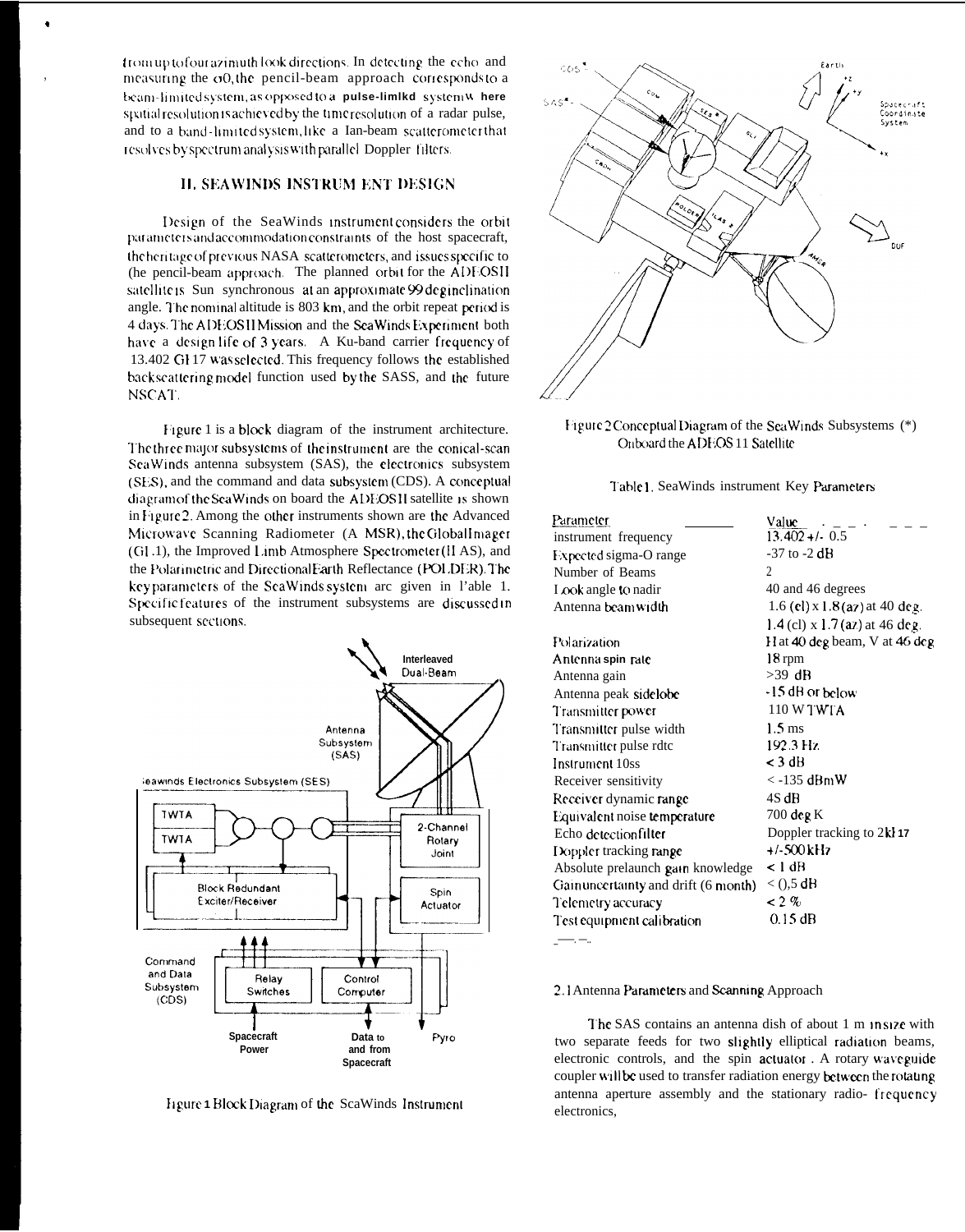**The clevation of look angles of the two antenna beams are 40 :Ind** 46 dcg <sup>w</sup> **](h rcspecl to nadl;. At the planned rr[bit height {f 803** km, the incidence angles of the beams are about  $46$  and  $54$  deg Icsper[l!cly, I'hc beams arc clrctnc:illy **pdarlzcd in the hrrnzontal** (perpendicular to the incidence plane) for the inner or 40-deg beam, and in the vertical for the outer, or 46 degrees, beam.

The approximate 1.6 deg beam width (l'able I), will produce a two way antenna footprint on Earth's surface of approximately 30 by 40 km. This footprint pattern defines the basic surface resolution cell dimension for measuring the radar back scattering coefficient. **'1 hc cflamc~c!s ol the helled clrclcs formed on the surface by the two** scanning beams arc 7(K) and 900 km, respectively. Figure 3 depicts the viewing geometry of [he ScaWinds, Wind speed and direction measurements between 250 and 800 km cross-track on each side of nadir track are the most accurate and are expected to meet the science requirements in speed and direction, as well as the coverage frequency. Data acquired near nadir and Ihc edge of the 900 km circle are also useful and provide the potential for extending full coverage to 1800km per orbit track.



**' 250 to 800 krn swath contains data that meet wind accuracy requirements when averaged over all wind directions** Figure 3 SeaWinds Conical Scan Geometry

The radar timing design has a pulse width of 1.5 ms and a pulse repetition interval of 5.2 rns. The corresponding radar pulse repetition frequency is 192.3 Hz. The two beams operate In an interleaved manner, and the effective pulse rate for each beam is one half of the 192.3 **H7** composite rate. The rotation rate of the comcal scan antenna is nominally 18 revolutions-per-minute (rpm). This rate is chosen (1) to produce a beam-sarnplc spacing of approximately one-half of the beam footprint size cm the surface,  $(2)$ <sup>10</sup> prorldc a possible 640 pulses per revolution at a 5.2-nts pulse interval, and  $(3)$  to accommodate a mechanical constraint set by the spacecraft. At this rate, the spatial sample spacing is approximately  $22 \text{km}$  along-track and 14 and 18 km in azimuth for the inner and outer beams, respectively. The 00 adjacent measurement cells will appropriately overlap. In the ground processor, the  $\alpha$ 0 samples will be further manipulated spatially as well as radiometrically for gain compensation and registration to form wind vector cells.

### 2.2 Sea Winds Electronics Subsystem

The ScaWinds electronics subsystem(SES) provides the active mcasurement of the cO over a surface area defined by the antenna footprint, The dominant sources of statistical uncertainty in

measuring  $\alpha$ ) include the electronics noise, the Rayleigh scattering muse, spalml Interference duc to antenna and flltcrsldclobes, and the variability in the radiometric gain of the sensor. To accommodate such error sources, the SeaWinds electronics design incorporates the following features:

- $\bullet$  A 110 W peak power TWT amplifier (TWTA) with 1.5-ms **pulses and a 30%** duty cycle,
- $\bullet$  A transmitter with a 40 kHz modulated bandwidth to provide frequency diversity to reduce the nariowband Rayleigh effect in detecting [he received echo,
- A receiver that tracks the Doppler shift of the echo to maximize the signal-to-noise ratio (SNR).
- A design for low sidelobes and self-generated spurious noise.
- A calibration scheme for the radiometric gain of the Instrument.

I'he I'WI'A is of NSCAI' heritage and uscs a coupled cavity design 10 generate a nominal peak power of  $110 \text{ W}$ . The constraints on total power consumption and thermaldesign limit the transmitter duty cycle to within 30%. The nominal radar pulse width is 1.5 ms over a pulse interval of  $5.2 \text{ ms}$ . The pulses are modulated to Increase the frequency diversity for noise reduction. The receiver design contains a Doppler tracking filter to reject as much noise as possible, The tracking filter has a narrow bandwidth compatible with the echo spectrum. The total range of Doppler frequency shift over al I orbit and scan positions  $1s + 1 - 500k$  Hz.

Accurate estimation of the echo return requires that the noise bias be subtracted from the narrow band echo filter. A second filter in the receiver covering the 1-MHz Doppler range is specified to cstimate the noise density. The. detected prover samples from the echo and Ihc noise flltcrs form the major part of the science telcmelry.

#### 2.3 Command and Data Subsystem

I'he Command and Data Subsystem (CDS) serves I he following functions: provides the command and data interface to the spacecraft, controls of the subsystem configuration and operation mode, provides real-time generation of Doppler trucking parameters for SI:S, provides real-time sense of the antenna spin position, and processes and formats the science and engineering telemetry for downlink.

### 2.4 Physical Accommodations

The SeaWinds instrument is being implemented with the three major subsystems described above. The three subsystems are physically separateed, and thermally isolated from the spacecraft. Each subsystem contains block dual redundancy to enhance the operation reliability. The mass and power estimates for the flight instrument are approximately 200 kg and 2.50 W, respecuvely.

# **III. IMT1MATION AND CALIBRATION**

### **3.1** Noise and Interference

Rayleigh noise is associated with narrcw-band scattering from distributed scatters, which randomize the amplitude and phase of the return echo. For SeaWinds design, a transmitter modulation of 40 kHz is specified. The associated tracking filter bandwidth is specified as 80 kHz, which includes a margin for pointing and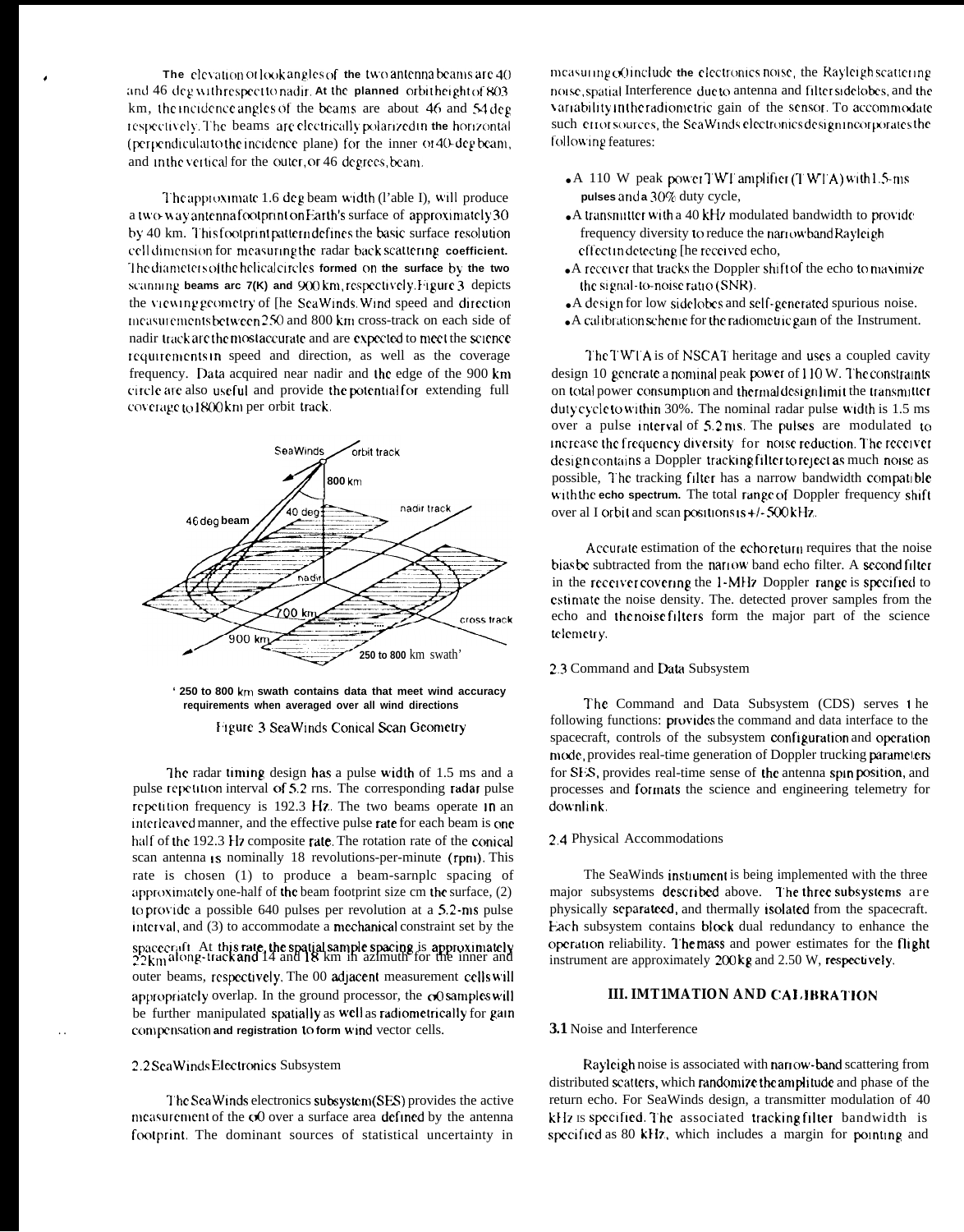tracking uncertainty. The pulse modulation arrangement provides net reduction in detection variance, even though [he noise bandwidth] is increased.

In this paper, Inference refers [ $\sigma$   $\sigma$ ) error caused by interference response from the adjacent of cells. It originates from various sidelobes, such as those from the antenna pattern, modulation, and Inter response. Interference adds additional bias to [he detected cx) samples, One way to reduce interference is to design the system with low sidelobes. 1 he degree to which the antenna sidelobes can be suppressed is affected by the the dual-beam antenna arrangement. The two feeds cannot both be at the focus of the aperture, thus adding difficulty to the sidelobe suppression, The antenna sidelobe is currently specified at -15 dB or below with respect to the peak of the corresponding main lobe. Spatial Inverse filtering may be applied in the ground processor to reduce the estimation bias due to interference. The requirements and approach will be further analyzed.

### 3.2 Radiometric Gain Calibration and Verification

The estimated echo return power of a beam-limited molar like SeaWinds relates to the cO by a rather standard radar equation:

$$
\widehat{G}_0(x, y) = \frac{\int [G_1(u, v)\sigma_0(x+u, y+v)G_2(u, v)]F(u, v)/R^4(u, v)] du dv}{\int [G_1(u, v)G_2(u, v)]F(u, v)/R^4(u, v)] du dv} \tag{1}
$$

where

$$
\int \frac{G_1(u,v)\sigma_0(x+u,y+v)G_2(u,v)F(u,v)}{R^4(u,v)} du dv = \frac{(4\pi)^3 P_r}{P_t L G_t \lambda^2}
$$
 (2)

G], and G2 arc the antenna transmit and receive gain patterns projected to the surface during scan  $F(u, v)$  is the effect of the Doppler tracking filter R is the slant range  $\lambda$  is the wavelength Pris the power at output of the receiver Pus the transmit power Gras the receiver gain. 1. is the two-waypath attenuation caused by atmosphere

The equation above relates the sensed echo power  $P_1$  to  $q_0$ centered at location  $(x, y)$ . The domain of the  $\infty$  measurement is defined by the normalization integral at the denominator of  $E-4(1)$ . Error sources of the  $\sigma$ 0 estimate now include (1) the inherent uncertainty in estimating the  $Pr$  caused by noise and interference,  $(2)$ error in the knowledge of Pt Gr, and  $L$ , and (3) error in evaluating the normalization integral, which involves the antenna pattern, scan rate, fi I ter response, and surface projection of these quantities based on the orbit and attitude knowledge. When cO cells of multiple azimuthlook angles are registered in the ground processor for wind retrieval, attempts shall also be made to minimize error related to mis-registration.

Based on analysis of error sources and their impacts on the wind detection accuracy, the SeaWinds Experiment calls for a calibration or radiometric accuracy of the mean value of 00 to be within1 dEt absolute at the launch of the instrument and 0.S dB relative throughout the mission period. The absolute error is the difference between the best knowledge and its true value. The relative error is defined as a change or drift of the absolute error over

the entire mission period that is subjective to the space environment. 1 he Sea Winds performance model [o verify compliance with the science objectives includes a third major error, which is the uncertainty of the wind related oO model function.

Gain performance monitoring and verification during the instrument flight period include (1) onboard monitoring of the transmitter power and receiver gain, (2) systematic dithering of the Doppler [racking parameters in the echo filter to verify the antenna boresight pointing, and (3) acquisition of the radar transmission pattern by a ground calibration receiver placed near the cross-track edges of the scan circles. The in-flight calibration telemetry will be applied to the ground processor for gain compensation. Sea Winds design also defines a set of 'super cells' for wind cells located at the cross-track boundaries. The span of the azimuth viewing angle from the sensor exceeds 40 deg over the super cells. They are therefore useful in acquiring the wind dependent  $\infty$  model function. These locations will also receive the most frequent hits by the radar pulses, and will be the site for ground calibration receiver...

# **IV. SEAWINDSDATA PROCESSING**

The SeaWinds ground data processing system will be a part of the EOSDIS The ground system will acquire the science and engineering telemetry associated with the SeaWinds as well as ancillary data required to process the SeaWinds data Selected radiometer data acquired by the Advanced Microwave Scanning Radiometer (AMSR) onboard the ADEOSH spacecraft will also be requested. The AMSR data will be used to estimate the atmospheric attenuation for SeaWinds calibration and to define oO cells affected by rain. I and map and seasonal ice and sca boundaries will also be input to the ground data system to flag those cells affected by land orice. Another type of input will be the routinely available numerical weather products. A low resolution wind trend derived from the pressure field willserve as a reference to guide the solution of winddirection from a detected streamline,

ScaWinds standard data products are summarized in the following three categories: (1) level 1.5, global o0 map over sea, land, and ice, radiometrically calibrated based on engineering telemetry and radiometer derived atmospheric attenuation, (2) level 2, chosen wind vectors and the associated set of ambiguous solutions, and (3) level 3, global wind map. Special data products, such as the intermediate coregistered cO cells of level 1.7, may also be available upon request. The turnaround time for wind-data products is mainly driven by the time to assemble all the input data The data products and requirements for SeaWinds are being defined.

### V. EXPECTED PERFORMANCE

Simulation models and tools for the fan-beam NSCAT were adapted to analyze the ScaWinds instrument performance. Based on the Instrumentoperation parameters. simulated  $\infty$  measurements are processed to retrieve the original wind vectors. The difference between the input and the retrieved Vectors are examined. Statistics are compiled and plotted and referenced to several key parameters. such as wind speed, swath location, and signal-to-noise ratio. 'Two figures that show the windfield input to simulation and results after the retrieval process are given in Figure 4.